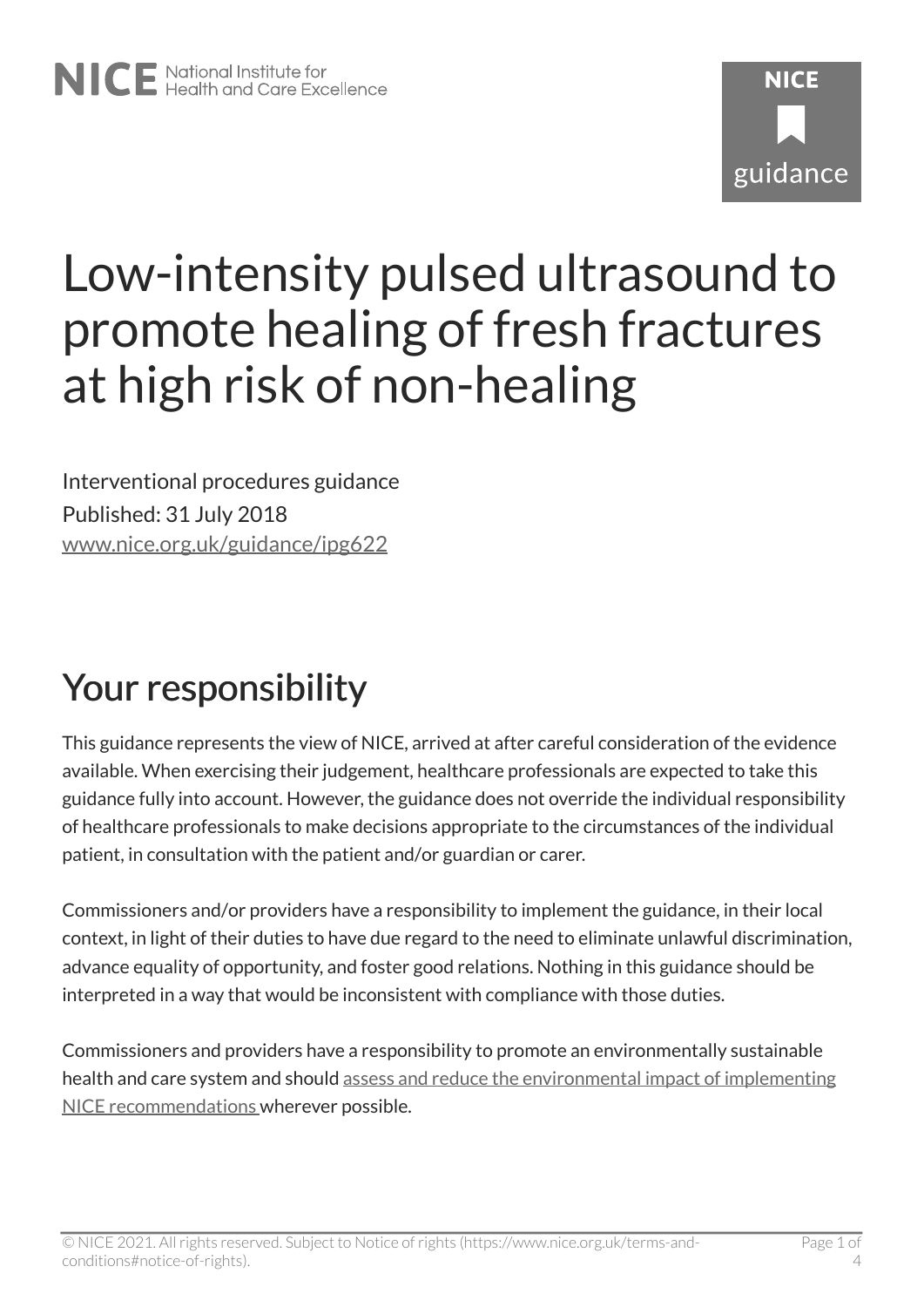This guidance replaces IPG374.

## 1 Recommendations

- 1.1 The evidence for low-intensity pulsed ultrasound to promote healing of fresh fractures at high risk of non-healing raises no major safety concerns. The current evidence on efficacy is very limited in quantity and quality. Therefore, this procedure should only be used in the context of research. Find out [what](https://www.nice.org.uk/about/what-we-do/our-programmes/nice-guidance/interventional-procedures-guidance/recommendations) [only in research means on the NICE interventional procedures guidance page.](https://www.nice.org.uk/about/what-we-do/our-programmes/nice-guidance/interventional-procedures-guidance/recommendations)
- 1.2 Further research should include details of patient selection, fracture site, and risk factors and comorbidities that delay fracture healing.

## 2 The condition, current treatments and procedure

#### The condition

2.1 Fractures are a common result of trauma, and are usually described as either closed (skin over the fracture site is intact) or open (involves an open wound). They may vary in complexity from a single break (transverse or oblique) to comminuted, in which the bone has broken into several pieces.

#### Current treatments

2.2 Fractures usually heal within a few weeks after treatment by closed or open reduction, and immobilisation using a cast or internal fixation. Sometimes, healing may be delayed or not happen at all (non-union). There is no agreed precise definition of a fracture non-union but, typically, it is considered to be when there is failure of bony union 6 to 9 months after the fracture. Risk factors for non-union of fractures include: systemic medical conditions (for example, diabetes, malnutrition, osteoporosis); smoking; use of non-steroidal antiinflammatory drugs; local factors such as infection; vascular problems; magnitude of injury (for example, fracture location and gap, traumatic fractures); advanced age; and other iatrogenic factors. Treatment of non-union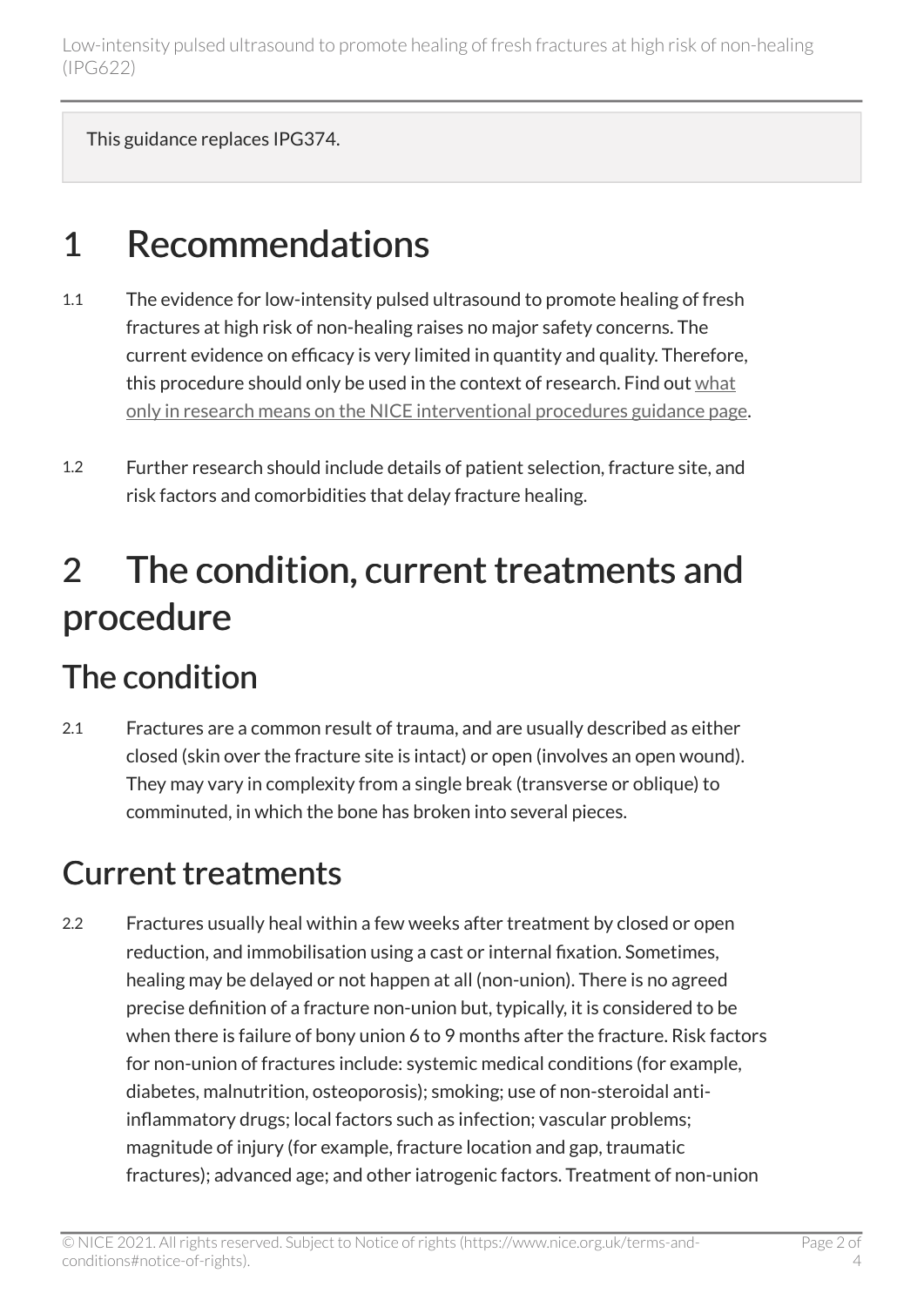may need complex and prolonged management with implications for the patient's quality of life and functional capacity.

#### The procedure

- 2.3 The aim of low-intensity pulsed ultrasound is to reduce fracture healing time and avoid non-union by delivering micro-mechanical stress to the bone to stimulate bone healing.
- 2.4 An ultrasound probe is positioned on the skin over the fracture and patients self-administer low-intensity pulsed ultrasound daily, usually for 20 minutes. If a patient's limb is immobilised in a cast, a hole is cut into the cast for the ultrasound probe. The probe delivers acoustic radiation and coupling gel is used on the skin to aid conduction of the ultrasound signal. An operating frequency of 1.5 MHz, pulse width of 200 microseconds, repetition rate of 1 kHz, and a temporal average power of 30 milliwatts/cm $^2$  is typically used. The exact treatment protocol and duration of treatment may vary.
- 2.5 Progress towards fracture healing is usually assessed radiographically. Treatment duration ranges from a few weeks to several months.

# 3 Committee considerations

#### The evidence

- 3.1 To inform the committee, NICE did a rapid review of the published literature on the efficacy and safety of this procedure. This comprised a comprehensive literature search and detailed review of the evidence from 6 sources, which was discussed by the committee. The evidence included 4 systematic reviews, 1 randomised controlled trial and 1 cohort study and is presented in [table](http://www.nice.org.uk/Guidance/IPG622/evidence) 2 of [the interventional procedures overview](http://www.nice.org.uk/Guidance/IPG622/evidence). Other relevant literature is in the appendix of the overview.
- 3.2 The specialist advisers and the committee considered the key efficacy outcomes to be: fracture healing or union, functional outcomes and quality of life.
- 3.3 The specialist advisers and the committee considered the key safety outcome to be: need for subsequent reoperation.